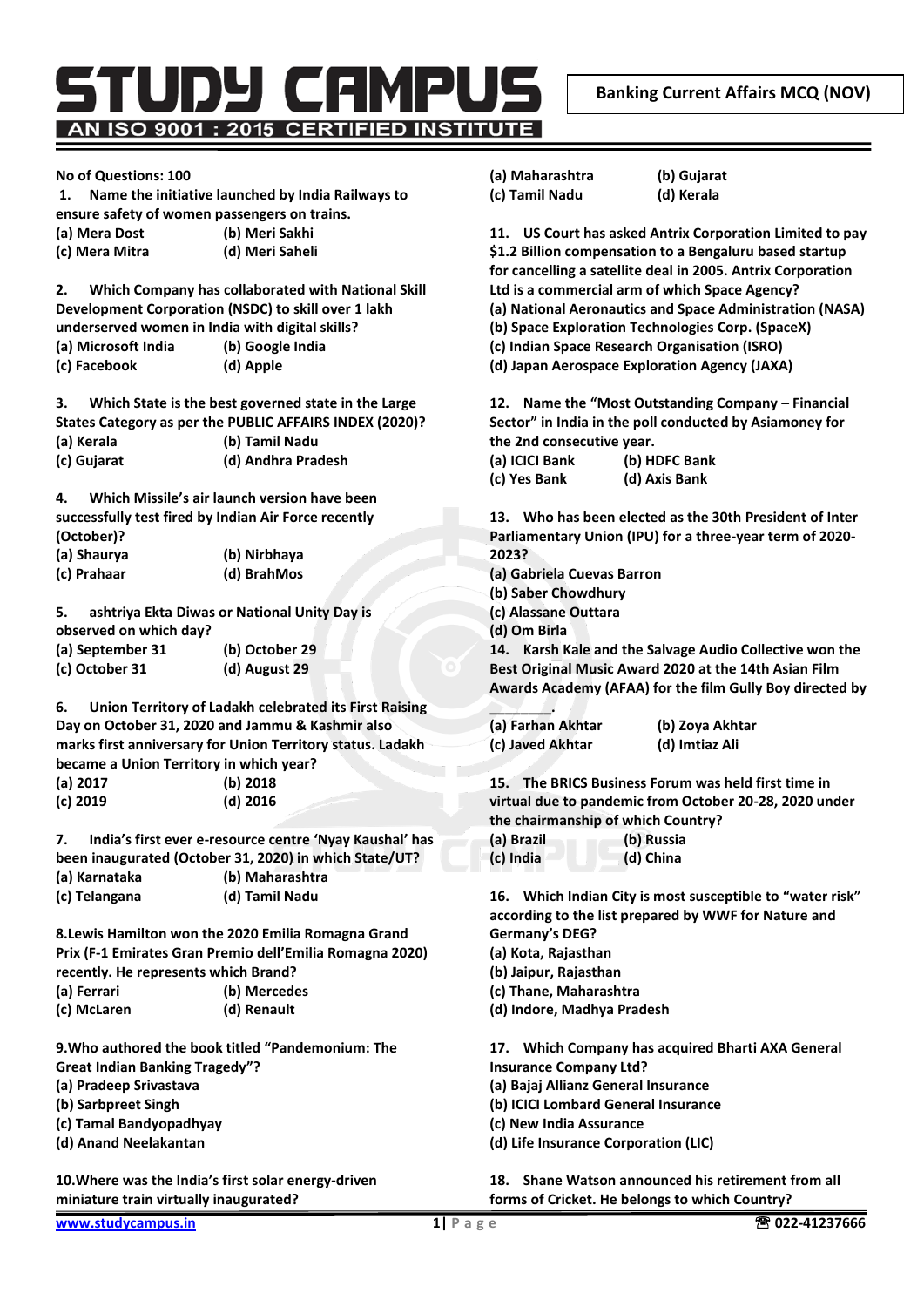| (a) England                             | (b) New Zealand                                            |              |
|-----------------------------------------|------------------------------------------------------------|--------------|
| (c) Australia                           | (d) South Africa                                           | 28. Who      |
|                                         |                                                            | Modi"?       |
| 19.                                     | Name the title sponsor for the 2020 edition of the         | (a) Tamal    |
|                                         | Women's T20 Challenge to be held from November 4-9         | (b) Vinay    |
| here in Sharjah.                        |                                                            | (c) Chinm    |
| (a) Dream 11                            | (b) Unacademy                                              | (d) Chand    |
| (c) Reliance JIO                        | (d) Patanjali                                              |              |
|                                         |                                                            | 29.<br>Don   |
| 20.                                     | Typhoon Goni (also known as Rolly) hit which               | passed av    |
|                                         | country to be recorded as strongest typhoon of the year    | sport?       |
| so far (October 2020)?<br>(a) Indonesia |                                                            | (a) Cricke   |
| (c) Philippines                         | (b) Papua New Guniea<br>(d) South Korea                    | (c) Hocke    |
|                                         |                                                            | 30.<br>Whe   |
|                                         | 21. Where did archaeologist of India and Canada found      | elephants    |
|                                         | evidence of dairy production in the Indus Valley           | (a) Megha    |
| Civilization in a recent study?         |                                                            | (c) Odisha   |
| (a) Siswal, Haryana                     |                                                            |              |
| (b) Sothi, Uttar Pradesh                |                                                            | 31. Whe      |
| (c) Kotada Bhadli, Gujarat              |                                                            | including    |
| (d) Kalibangan, Rajasthan               |                                                            | i. India's I |
|                                         |                                                            | ii. World':  |
|                                         | 22. Who has become 2nd Indian to be elected to the         | iii. Unity ( |
|                                         | <b>Board of International Dairy Federation (IDF)?</b>      | iv. world'   |
| (a) PVG Menon                           | (b) Dilip Rath                                             | inaugurat    |
| (c) Rajiv Jalota                        | (d) Bimal Julka                                            | v. Ekta M    |
|                                         |                                                            | Handloon     |
|                                         | 23. Who penned the Book titled "The Age of Pandemic        | and laid t   |
|                                         | (1817-1920): How they Shaped India And the World"?         | day visit (  |
| (a) Tamal Bandyopadhyay                 |                                                            | (a)Bihar     |
| (b) Randeep Guleria                     |                                                            | (c) Gujara   |
| (c) Gagandeep Kang                      |                                                            |              |
| (d) Chinmay Tumbe                       |                                                            | 32.<br>Who   |
|                                         |                                                            | origin Mir   |
| 24.                                     | Name the first Country to formally exit the Paris          | Zealand?     |
|                                         | <b>Climate Agreement (November 2020).</b>                  | (a) Jacind   |
| (a) China                               | (b) United States (US)                                     | (b) Kamal    |
| (c) India                               | (d) Australia                                              | (c) Pramil   |
|                                         |                                                            | (d) Priyan   |
|                                         | 25. Central Government privatized six major airports of    | Who<br>33.   |
|                                         | the country (Feb 2019). Adani Group took all 6 airports on | the Comn     |
| lease for how many years?               |                                                            | Adjoining    |
| (a) 20 years                            | $(b)$ 35 years                                             | (a) Rames    |
| (c) 40 years                            | $(d)$ 50 years                                             | (c) M M K    |
|                                         | Who has been named as the Brand Ambassador for             | 34.<br>Who   |
| 26.                                     | Namami Gange Project during the Ganga Utsav 2020 was       | held virtu   |
|                                         | virtually organized by National Mission for Clean Ganga    | (a) Naren    |
| (NMCG) ?                                |                                                            | (b) Nirma    |
| (a) Amitabh Bachchan                    | (b) Aamir Khan                                             | (c) Prakas   |
| (c) Akshay Kumar                        | (d) Chacha Chaudhary                                       | (d) Rames    |
|                                         |                                                            |              |
| 27.                                     | Where did the 2nd Batch of three Rafale Fighter Jets       | 35.<br>Whi   |
| land in India?                          |                                                            | Aspiration   |
| (a) Ambala, Haryana                     |                                                            | (a) Bokar    |
| (b) Jamnagar Gujarat                    |                                                            | (c) Chand    |
| (c) Hasimara, West Bengal               |                                                            |              |
| (d) Bhuj, Gujarat                       |                                                            | 36.<br>Whe   |

**28. Who authored the book "Jugalbandi: The BJP Before (a) Tamal Bandyopadhyay (b) Vinay Sitapati** 

**(c) Chinmay Tumbe** 

**(d) Chandrakant Lahariya** 

**29. Don Talbot, one of Australia's greatest coaches passed away recently. He was associated with which** 

**(a) Cricket (b) Shooting** 

**(c) Hockey (d) Swimming** 

**30. Where is the world's largest care and cure centre for elephants being set up in India?** 

**(a) Meghalaya (b) Chhattisgarh (c) Odisha (d) Kerala** 

**31. Where did PM Narendra Modi inaugurate 17 projects including remarkable i. India's First Seaplane service ii. World's largest Geodesic Dome Glow Garden iv. world's first ever technology drive nutrition park, also inaugurated Arogya Van & Arogya Kutir v. Ekta Mall with theme of Unity in Handicraft & m** Diversity. the foundation stone for 4 new projects in a two-

**(October)?** 

**(b) Varanasi (c) Gujarat (d) Uttar Pradesh** 

**32. Who has become New Zealand's first-ever Indianorigin Minister in the 2020 General Elections of New** 

- **(a) Jacinda Ardern**
- **(b) Kamala Harris**
- **(c) Pramila Jayapal**
- **(d) Priyanca Radhakrishnan**

**33. Who has been appointed as the 1st Chairperson of the Commission for Air Quality Management in NCR and Adjoining Areas?** 

**(a) Ramesh K J (b) Shashi S. Vempati**  Kutty (d) Shiv Das Meena

**34. Who chaired India CEO Forum on Climate Change held virtually on November 5 2020?** 

- **(a) Narendra Modi**
- **(b) Nirmala Sitharaman**

**(c) Prakash Javedkar** 

**(d) Ramesh Pokhariyal 'Nishank'**

**35. Which district tops the NITI Aayog's ranking of Aspiration districts in India of September 2020? (a) Bokaro (b) Purbi Singhbhum (c) Chandauli (d) Peddapalli** 

**36. When is National Unity Day celebrated in India?**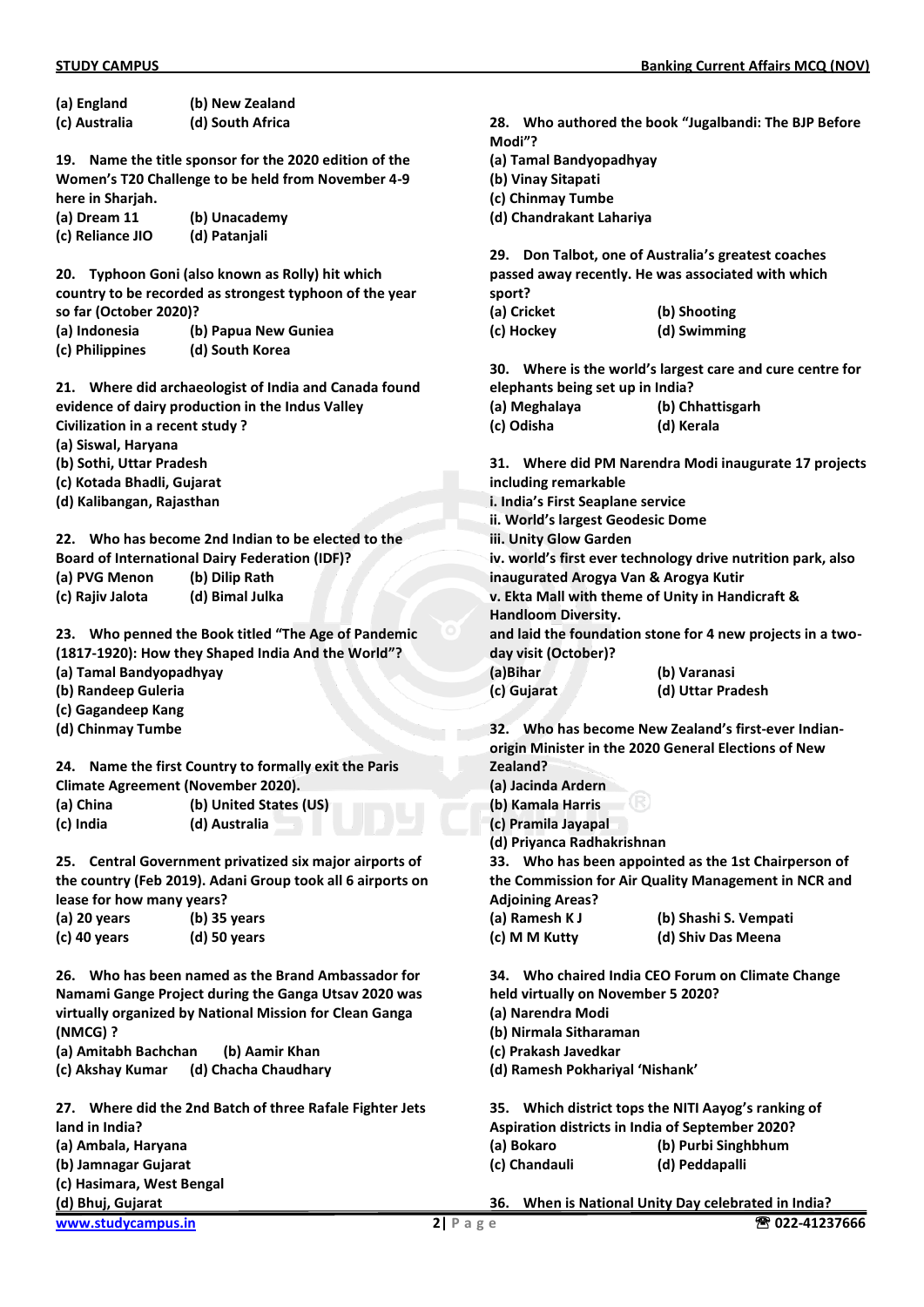| (a) November 3                                          | (b) October 30                                                |                                       | 45. Name the state where the 725-metre-long Dobra-           |
|---------------------------------------------------------|---------------------------------------------------------------|---------------------------------------|--------------------------------------------------------------|
| (c) October 31                                          | (d) November 1                                                |                                       | Chanti suspension bridge was (longest motorable single       |
|                                                         |                                                               |                                       | lane suspension bridge in India) inaugurated and also        |
| 37. Where has been India's first solar-based Integrated |                                                               |                                       | becomes first in India by providing free WIFI to Govt.       |
|                                                         | Multi-Village Water Supply Project (IMVWSP)                   | Institutes.                           |                                                              |
| inaugurated?                                            |                                                               | (a) Uttarakhand                       | (b) Assam                                                    |
| (a) Gujarat                                             | (b) Assam                                                     | (c) Andhra Pradesh                    | (d) Gujarat                                                  |
| (c) Sikkim                                              | (d) Arunachal Pradesh                                         |                                       |                                                              |
|                                                         |                                                               |                                       | 46. The Tezpur Litchi was granted the Geographical           |
|                                                         | 38. Which High Court has become first High Court in           |                                       | Indication (GI) tag certification on 27th March 2015. It     |
|                                                         | India to live stream its judicial proceedings on YouTube      | belongs to which state?               |                                                              |
| channel?<br>(a) Madras High Court, Tamil Nadu           |                                                               | (a) Sikkim<br>(c) Bihar               | (b) Assam<br>(d) Arunachal Pradesh                           |
| (b) Gujarat High Court                                  |                                                               |                                       |                                                              |
| (c) Patna High Court, Bihar                             |                                                               |                                       | 47. Joseph Robinette Biden Jr. (Joe Biden) is set to         |
| (d) Bombay High Court, Maharashtra                      |                                                               |                                       | become the 46th President whereas Kamala Devi Harris         |
|                                                         |                                                               |                                       | will become the First Woman to serve as Vice President of    |
|                                                         | 39. Who has been appointed as Chief Information               |                                       | the United States. They belong to which political party?     |
|                                                         | <b>Commissioner of Central Information Commission, India?</b> | (a) Republican Party                  | (b) Democratic Party                                         |
| (a) Bimal Julka                                         |                                                               |                                       | (c) Green/Socialist Party (d) American Solidarity            |
| (b) Sunil Arora                                         |                                                               |                                       |                                                              |
| (c) Yashvardhan Kumar Sinha                             |                                                               |                                       | 48. Who has been named as the CEO of Alliance Air (Air       |
| (d) Shashi S. Vempati                                   |                                                               |                                       | India's regional subsidiary) making her the first woman      |
|                                                         |                                                               | head to lead an Indian Airline?       |                                                              |
|                                                         | 40. An India-Italy virtual summit 2020 was held which         | (a) Shivani Singh                     | (b) Harpreet Singh                                           |
|                                                         | was co-chaired by India's Prime Minister Narendra Modi        | (c) Shailza Dhami                     | (d) Avani Chaturvedi                                         |
|                                                         | and his counterpart. Who is the PM of Italy?                  |                                       |                                                              |
| (a) Jean Castex                                         | (b) Giuseppe Conte                                            |                                       | 49. Who won the JCB Prize for Literature 2020 for his        |
| (c) Emmanuel Macron                                     | (d) Sergio Mattarella                                         |                                       | book "Moustache" (original Malayalam title - "Meesha")?      |
|                                                         |                                                               | (a) Jayasree Kalathil                 | (b) Anuradha Roy                                             |
|                                                         | 41. Where is world's highest-altitude data centre being       | (c) S. Hareesh                        | (d) Chinmay Tumbe                                            |
| set up?<br>(a) United States                            | (b) India                                                     |                                       | 50. When is National Legal Services Day observed in          |
| (c) Tibet                                               | (d) Italy                                                     | India?                                |                                                              |
|                                                         |                                                               | (a) November 8                        | (b) November 9                                               |
|                                                         | 42. Who is the author of the book "Thavaasmi: Life and        | (c) November 7                        | (d) November 6                                               |
|                                                         | Skills through the lens of Ramayana" launched by M.           |                                       |                                                              |
|                                                         | <b>Venkaiah Naidu (Vice President of India)?</b>              |                                       | 51. What will be the venue for International Bird Festival   |
| (a) Rallabandi Srirama Chakradhar                       |                                                               | to be organised in February 2021?     |                                                              |
| (b) Vinay Sitapati                                      |                                                               | (a) Ahmadabad, Gujarat                |                                                              |
| (c) Amara Sarada Deepthi                                |                                                               | (b) Varanasi, Uttar Pradesh           |                                                              |
| (d) 1 & 83                                              |                                                               | (c) Kevadiya, Gujarat                 |                                                              |
|                                                         |                                                               | (d) Gorakhpur, Uttar Pradesh          |                                                              |
|                                                         | 43. Veteran Bollywood Actor and Padma awardee,                |                                       |                                                              |
|                                                         | Anupam Kher unveiled the cover of his new book titled         |                                       | 52. Who has won the "Dr. Tulsi Das Chugh Award 2020"         |
|                                                         | "Your Best Day Is Today!" What is name of his                 |                                       | for his research work on the life cycle of Malaria Parasite? |
| autobiography?                                          |                                                               | (a) S. Hareesh                        | (b) Jayasree Kalathil                                        |
| (a) Cracking The Code                                   |                                                               | (c) Satish Mishra                     | (d) Yash Gulati                                              |
| (b) Romancing With Life<br>(c) From Zero To Thirty-Two  |                                                               |                                       | 53. Which State has won the first place in the Union         |
| (d) Lessons Life Taught Me Unknowingly                  |                                                               |                                       | ministry of Jal Shakti's 2nd National Water Awards for       |
|                                                         |                                                               |                                       | 2019 under the best state (normal) category for the          |
| 44.                                                     | Ministry of Shipping has been renamed as                      | conservation and management of water? |                                                              |
|                                                         |                                                               | (a) Andhra Pradesh                    | (b) Goa                                                      |
| (a) Ministry of Ports                                   |                                                               | (c) Kerala                            | (d) Tamil Nadu                                               |
| (b) Ministry of Shipping                                |                                                               |                                       |                                                              |
| (c) Ministry of Waterways                               |                                                               |                                       | 54. Virgin Hyperloop successfully completed the first-       |
|                                                         | (d) Ministry of Ports, Shipping and Waterways                 |                                       | ever human trial in the hyperloop pod at the 500 metre       |
|                                                         |                                                               |                                       | DevLoop test facility in the Las Vegas, United States (US)   |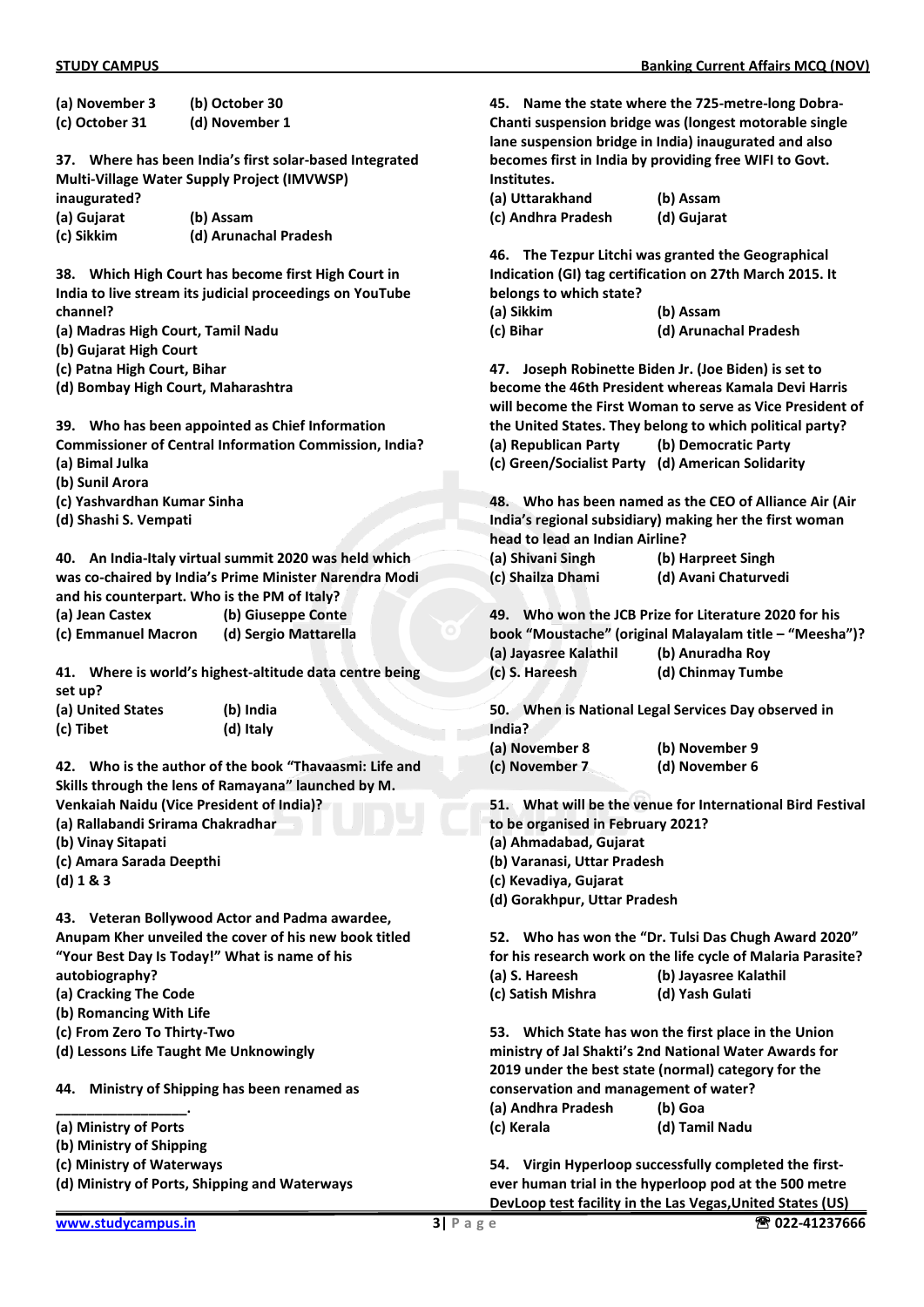**on November 8, 2020. India's first Hyperloop project is being set up in which state?** 

| (a) Tamil Nadu | (b) Gujarat |
|----------------|-------------|
|----------------|-------------|

| (c) Maharashtra | (d) Karnataka |
|-----------------|---------------|
|-----------------|---------------|

- **55. Who authored the Book titled 'How to Be a Writer'?**
- **(a) J K Rowling (b) Ruskin Bond**
- **(c) Salman Rushdie (d) Chetan Bhagat**

**56. Who will author the Book 'Jacinda Ardern:Leading with Empathy' – A Biography of New Zealand Prime Minister Jacinda Ardern to be published in 2021? (a) Jacindaa Arden (b) Carl A Harte (c) Supriya Vani (d) Both 2 & 3** 

**57. Government of India issued an order to bring digital or online Media, films and audio-visual programmes, news and current affairs content under which Ministry?** 

**(a) Ministry of Communications** 

- **(b) Ministry of Electronics and Information Technology**
- **(c) Ministry of Information and Broadcasting**

**(d) Ministry of Home Affairs** 

**58. Name the first country to launch world's first 6G satellite named "UESTC" satellite (Star Era-1(b)" with an aim to test communications from space? (a) United States (US) (b) Japan (c) China (d) France** 

| 59. |                   | Where is Second World Health Expo being held? |
|-----|-------------------|-----------------------------------------------|
|     | (a) Wuhan, China  | (b) Geneva, Switzerland                       |
|     | (c) New York, USA | (d) New Delhi, India                          |

**60. Which capital of Country's Sovereign Wealth Fund (SWF) – MIC Redwood 1 RSC Limited has become the first foreign SWF that has been notified and granted 100% income-tax exemption in India?** 

| (a) Saudi Arabia | (b) United Arab Emirates |
|------------------|--------------------------|
| (c) Qatar        | (d) Malaysia             |

**61. Harley-Davidson Motor Company exits India and signed a distribution agreement with \_\_\_\_\_\_\_\_\_\_\_\_\_ as a part of "The Rewire", a plan to change its business model in India.** 

| (a) Bajaj Auto | (b) Royal Enfield |
|----------------|-------------------|
| (c) UM Motors  | (d) Hero MotoCorp |

**62. Who topped the 7th edition of the EdelGive Hurun India Philanthropy List 2020 released by The Hurun India and EdelGive Foundation?** 

| (a) Mukesh Ambani | (b) Shiva Nadar |
|-------------------|-----------------|
| (c) Azim Premji   | (d) Ratan Tata  |

**63. Who won the Dream11 Indian Premier League 2020 (13th Edition of IPL) held at UAE?** 

| (a) Delhi Capitals  | b) Mumbai Indians       | (a) Uttarakhand, MadhyaPradesh |                |
|---------------------|-------------------------|--------------------------------|----------------|
| (c) Kings XI Punjab | (d) Sunrisers Hyderabad | (b)Karnataka, Tamilnadu        |                |
| www.studycampus.in  |                         | $4$   Page                     | ☎ 022-41237666 |

**64. 'Boskiyana' is a book dedicated to which Indian Artist?** 

**(a) Gulzar (b) Jagjit Singh (c) Sameer Anjaan (d) Javed Akhtar** 

**65. World's Longest Serving PM Prince Khalifa bin Salman al Khalifa passed away. He was PM of which Country? (a) United Arab Emirates (UAE) (b) Saudi Arabia (c) Bahrain (d) Qatar** 

**66. When is National Education Day celebrated in India?** 

- **(a) November 14 (b) November 13**
- **(c) November 12 (d) November 11**

**67. Where is India's first Sandalwood Museum being set up?**

- **(a) Lahaul Valley, Himachal Pradesh**
- **(b) Hubballi, Karnataka**
- **(c) Mysuru, Karnataka**
- **(d) Thrissur, Kerala**

**68. Which Bollywood Actor is set to pen his autobiography titled 'I am No Messiah'? (a) Akhsay Kumar (b) Anupam Kher (c) Ayushman Khurana (d) Sonu Sood** 

**69. Who has been elected as State Counsellor of the Myanmar for Second Free elections in Myanmar, since the country was liberated from Military rule in 2011? (a) Tsai Ing-wen (b) Aung San Suu Kyi** 

| $\cdots$      |                    |
|---------------|--------------------|
| (c) Win Myint | (d) Lobsang Sangay |

**70. Which organization won the 2020 United Nations (UN) Population Award as the institutional laureate?** 

- **(a) Caritas India**
- **(b) The Akshaya Patra Foundation**
- **(c) Goonj**

**(d) HelpAge India** 

**71. Who has authored the book titled "Insomnia: Army Stories" featuring stories based on life in the armed forces?** 

| (a) Anuradha Roy | (b) Rachna Bisht Rawat |
|------------------|------------------------|
| (c) S. Hareesh   | (d) Chinmay Tumbe      |

**72. Who is the author of book titled 'Walking With The Comrades'?** 

| (a) Anuradha Roy    | (b) Arundhati Roy  |
|---------------------|--------------------|
| (c) Ramchandra Guha | (d) Salman Rushdie |

**73. Where are the two lakes namely Lonar Lake and Sur Sarovar also known as Keetham Lake which added to the 'Ramsar Sites' in November 2020 located?**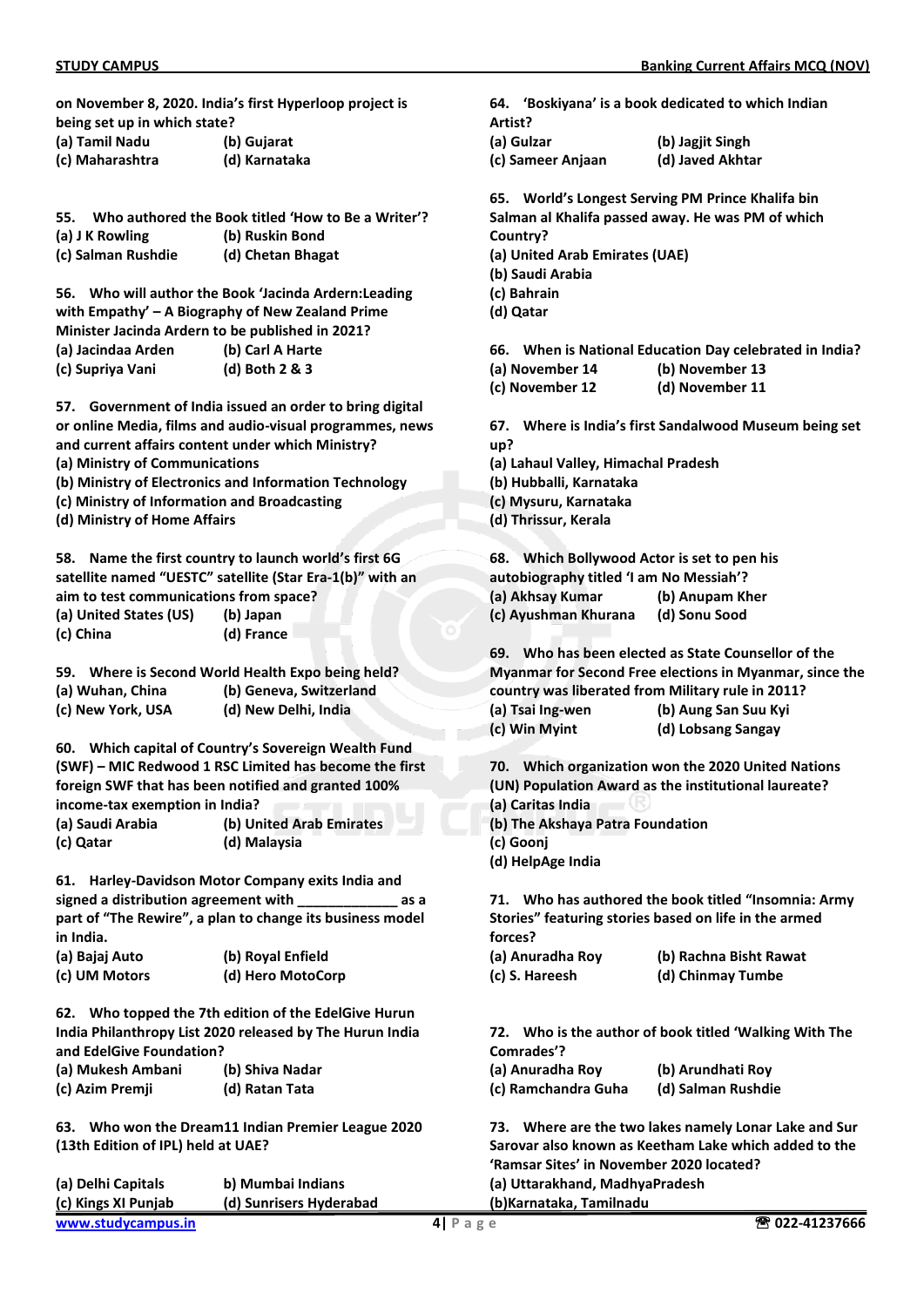**(c) Tamilnadu, Kerala (d) Maharashtra, UttarPradesh** 

**74. Who won the International Children's Peace Prize 2020?** 

**(a) Greta Thunberg (b) Sadat Rahman (c) Aava Murto (d) Khusi Chindaliya** 

**75. Soumitra Chatterjee (Padma Bhushan awardee) who passed away recently was a well known** 

| (a) Actor  | (b) Singer   |
|------------|--------------|
| (c) Dancer | (d) Musician |

**76. Where will be the Jai Bhawani women's cooperative textile mill (Asia's first Solar Power-Enabled Textile Mill) set up?** 

**(a) Bengaluru, Karnataka** 

**(b) Kanpur, Uttar Pradesh** 

**(c) Surat, Gujarat** 

**(d) Parbhani, Maharashtra** 

**77. Nitish Kumar has been sworn in as the CM of Bihar for 7th time (Four Consecutive Terms). Who has sworn in as first women deputy CM of Bihar along with Tarkishore Prasad?** 

**(a) Vidya Devi (b) Tara Namdeo (c) Sonali Namdeo (d) Renu Devi** 

**78. Where will be United Nations (UN) Climate Conference also known as COP 26 held in 2021?** 

**(a) Rome, Italy** 

- **(b) Glasgow, United Kingdom**
- **(c) Madrid, Spain**
- **(d) Santiago, Chile**

**79. Name the Football club which became the first Premier League club to sign up for United Nations (UN) Sports for Climate Action Framework. (a) Arsenal (b) Barcelona** 

**(c) Real Madrid (d) Liverpool** 

**80. Which State recorded best sex ratio at birth in** 

**India as per annual report from office of Registrar General & Census Commissioner?** 

- **(a) Manipur**
- **(b) Assam**
- **(c) Arunachal Pradesh**
- **(d) Kerala**

**81. For which Bank the Reserve Bank of India (RBI) proposed a draft scheme of amalgamation with DBS Bank India Ltd. (DBIL) meanwhile Thothala Narayanaswamy (T.N.) Manoharan appointed as administrator of the Bank ?** 

**(a) Lakshmi Vilas Bank (b) Karur Vysa Bank** 

**(c) Yes Bank (d) Punjab &** 

**82. Maharashtra Co-operative (PMC) Bank Which Sports Company partnered with The Board of Control for Cricket in India (BCCI) to be the new kit sponsor of the Team India and merchandise partner? (a) Paytm First Game (b) Dream11 (c) MPL Sports (d) MyPlaying11** 

**83. Who hosted the 12th BRICS Summit 2020 held virtually on November 17, 2020?** 

**(a) Brazil (b) Russia (c) India (d) China** 

**84. Name the only Indian city to be ranked (62nd) in the list "2021 World's Best Cities" by Resonance Consultancy Ltd. (Topped by London, United Kingdom)? (a) Mumbai (b) Bengaluru** 

**85. India is set to host a FIFA women's football tournament for the first time in which year?** 

| (a) 2021 | (b) 2024   |
|----------|------------|
| (c) 2023 | $(d)$ 2022 |

**(c) Hyderabad (d) Delhi** 

**86. Who has authored the book titled "Reporting India: My Seventy Year Journey as a Journalist"?** 

| (a) Jayasree Kalathil | (b) Prem Prakash  |
|-----------------------|-------------------|
| (c) Rajat Sharma      | (d) Chinmay Tumbe |

**87. Prime Minister (PM) Narendra Modi together with his counterpart launched RuPay card Phase-II in Bhutan. Who is the Prime Minister of Bhutan?** 

**(a) K P Sharma Oli (b) Tsai Ing-wen (c) Lotay Tshering (d) Win Myint** 

**88. Which state became the first state to release a roadmap for self-reliance under Prime Minister Narendra Modi's Aatmanirbhar Bharat?** 

**(a) Maharashtra (b) Tamil Nadu (c) Andhra Pradesh (d) Madhya Pradesh** 

**89. Who has won the Booker Prize 2020 for his debut novel "Shuggie Bain"?** 

- **(a) James Kelman**
- **(b) Marieke Lucas Rijneveld**
- **(c) Margaret Atwood**
- **(d) Douglas Stuart**

**90. Who is the first Asian to win the 2020 AESC (Association of Executive Search and Leadership Consultants) Lifetime Achievement Award? (a) Dr Nand Kishor Tiwari** 

- **(b) Dr Shyam Kishor Gupta**
- **(c) Dr Bish Agrawal**
- **(d) Dr. João Prates Romero**

**91. Who has been recognized as the 'World's Youngest Author' and also been given the title of 'Grandmaster of writing'?** 

| (a) Sadat Rahman | (b) Abhijita Gupta |
|------------------|--------------------|
|                  |                    |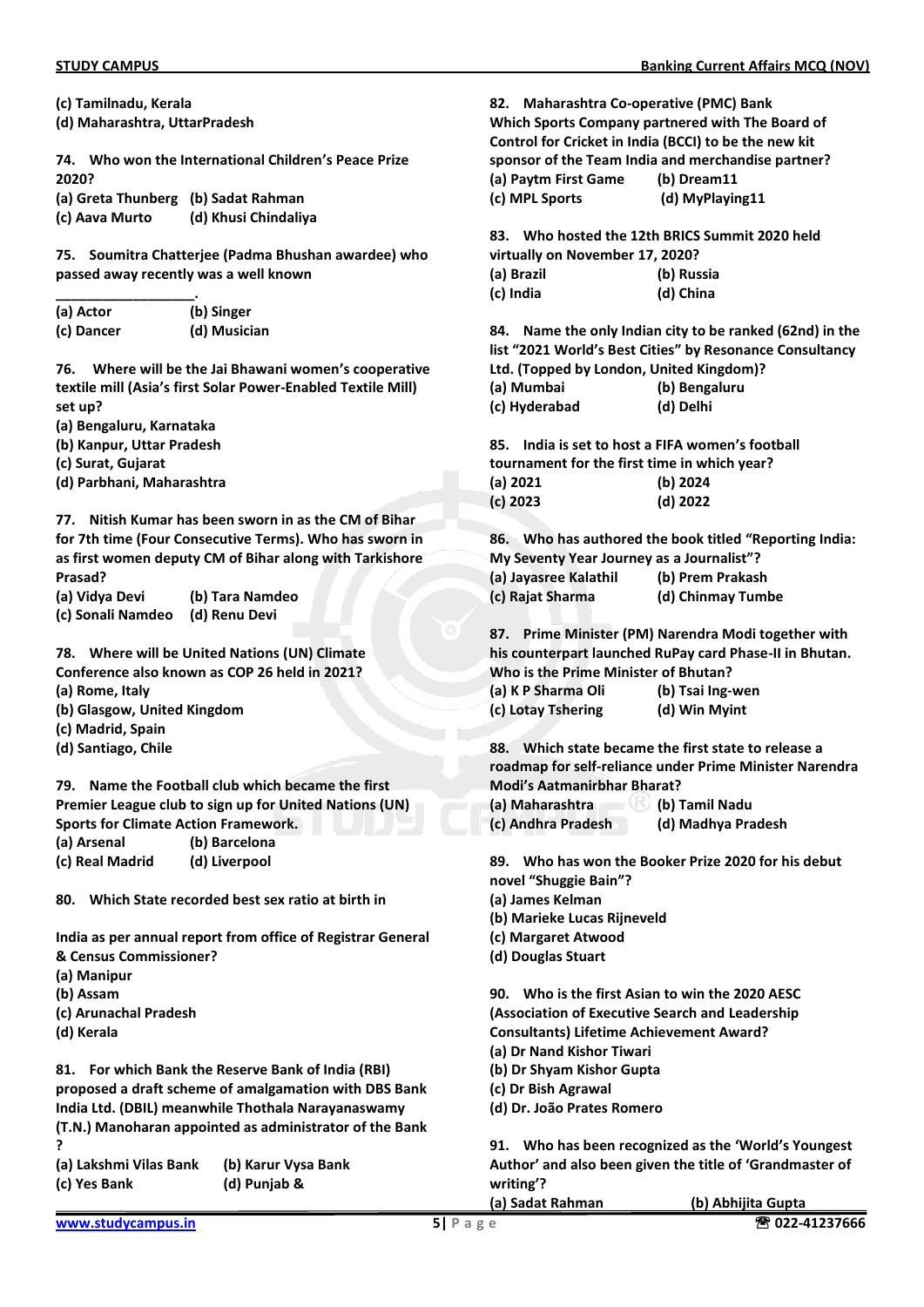| (c) Rakhi | (d) Aarti Kiran |
|-----------|-----------------|
|-----------|-----------------|

**92. Which Company sealed the contract to build 87.569 Kms of India's first high-speed rail corridor or Bullet Train Project -'Mumbai-Ahmedabad High Speed Rail (MAHSR)' from the National High-Speed Rail Corporation (NHSRCL)? (a) Bombardier Transportation** 

**(b) L&T (Larsen & Toubro)** 

**(c) Royal Track** 

**(d) Ircon International Ltd** 

**93. How many (approx) lamps were lit during Ayodhya Deepotsav 2020, was world's largest display of oil lamps according to Guinness World Records? (a) 6 lakh (b) 20 lakh** 

**(c) 15 lakh (d) 5 lakh** 

**94. Who has been elected as the External Auditor of Inter Parliamentary Union (IPU)?** 

**(a) Rajiv Mehrishi** 

- **(b) Girish Chandra (G.C.) Murmu**
- **(c) Manoj Sinha**
- **(d) Om Birla**

**95. Pfizer Inc & BioNTech Completed the COVID-19 Vaccine – "BNT162b2" Trial with 95% Success Rate. Pfizer Inc is a pharmaceutical company of which Country? (a) Russia** 

- **(b) China**
- **(c) United States of America**
- **(d) India**

**96. Raksha Mantri, Rajnath Singh released two books titled "Loktantra Ke Swar" and "The Republican Ethic volume 3". The books are collection of speeches of \_\_\_\_\_\_\_\_\_\_\_\_ in Hindi and English respectively.** 

**(a) Narendra Modi (b) M. Venkaiah Naidu** 

**(c) Ram Nath Kovind (d) Sushma Swaraj** 

**97. Where did PM Narendra Modi launch "Har Ghar Nal Yojna" worth Rs 5,555.38 crore for drinking water projects (November 2020)?** 

| (a) Madhya Pradesh | (b) Gujarat |
|--------------------|-------------|
| (c) Uttar Pradesh  | (d) Odisha  |

**98. Which is the 1st Central bank to reach one million followers on twitter?** 

- **(a) The Bank of Ghana**
- **(b) European Central Bank**
- **(c) Reserve Bank of India**
- **(d) Central Bank of India**

**99. Name the Bhojpuri Novel written by Pandey Kapil translated into English by Gautam Choubey recently (First ever translation of a Bhojpuri novel into English). (a) Tetari (b) Mati Kare Pukar (c) Agnisambhav (d) Phoolsunghi** 

**100. Tarun Gogoi, senior leader of Indian National Congress (INC) passed away recently. He was the former and longest CM of which State?** 

**(a) Tripura (b) Sikkim** 

**(c) Arunachal Pradesh (d) Assam**